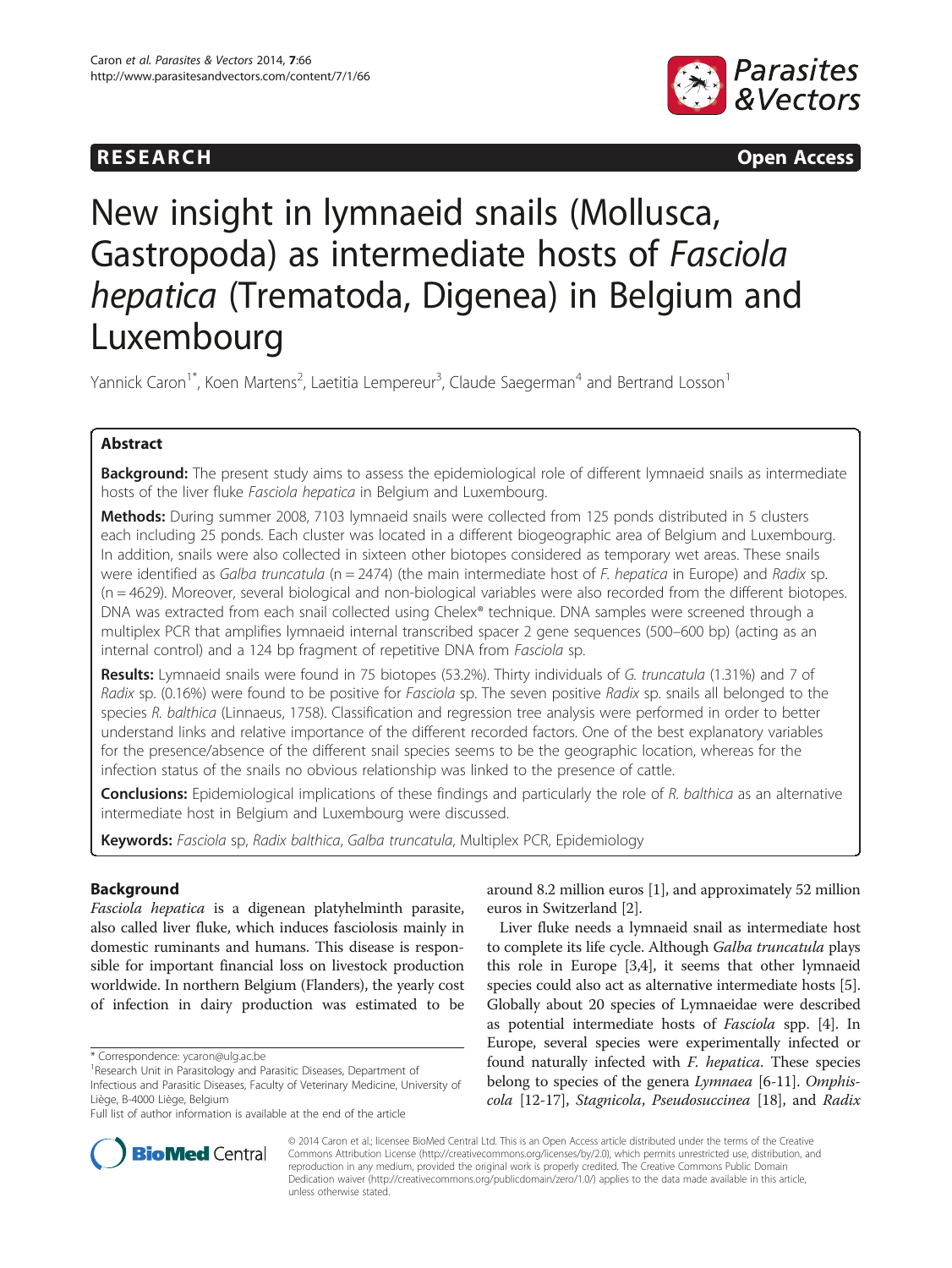$[6,8,11,16,17,19-22]$  $[6,8,11,16,17,19-22]$  $[6,8,11,16,17,19-22]$  $[6,8,11,16,17,19-22]$  $[6,8,11,16,17,19-22]$  $[6,8,11,16,17,19-22]$  $[6,8,11,16,17,19-22]$ . These observations suggest that many different species of lymnaeid snails may be potential hosts for the larval stages of F. hepatica.

In a previous study, R. labiata (Rossmaessler, 1835) was suspected to act as an alternative intermediate host of F. hepatica in Belgium since it harbored the intramolluscan development and allowed subsequent shedding of cercariae. Furthermore, these metacercariae were as infective as those produced in G. truncatula as demonstrated by parasitological and serological data collected from experimentally infected rats [\[20\]](#page-6-0). Recently, a lymnaeid snail species collected in Ireland was found to be naturally infected by F. hepatica and was identified as R. peregra by PCR amplification and sequencing of internal transcribed spacer 2 (ITS-2) gene [[22\]](#page-6-0).

Systematics of the family Lymnaeidae is controversial as its members can exhibit a great diversity in shell morphology with extremely homogeneous internal anatomical traits [\[23](#page-6-0)]. Furthermore, for sibling species belonging to the genus Radix, morphometric analyses demonstrated, that shell shape was unsuitable to define homogeneously and discretely recognizable entities, because the variation was continuous [[24](#page-6-0)]. Taxonomy, deduced from rDNA sequences, particularly the ITS-2 may help to differentiate between lymnaeid species [\[25\]](#page-6-0).

Several techniques aim to detect Fasciola sp. in the snail intermediate host such as microscopy or molecular techniques [\[26](#page-6-0)]. The latter technique should be effective and cheap enough to screen large numbers of individuals for naturally infected snails. Some studies [\[22,27-](#page-6-0)[32\]](#page-7-0) used molecular biology - based tools to investigate prevalence of F. hepatica in lymnaeids, but very few were tested on naturally infected snails collected in the field.

The aims of the present study were firstly, to assess analytic reliability of DNA extraction and multiplex PCR during a nationwide sampling campaign. Secondly, the potential epidemiological role of other lymnaeid species (Radix spp.) was assessed regarding the presence of F. hepatica in Belgium and Luxembourg. Finally, the presence and abundance of snails and the prevalence of larval stages of F. hepatica in the snail populations were studied in relation with biological and non-biological variables pertaining to the studied ponds.

# **Methods**

## Sampling

Five biogeographic regions were characterized in Belgium and Luxembourg: Polders, Sand region, Loam region, Chalk region and Gutland (Figure 1). In each of these regions, five circular areas of  $38 \text{ km}^2$  were defined, into which 5 ponds were randomly selected. A total of 125 ponds were thus selected according to a strict a priori defined spatial design. Lymnaeid snails (> 4 mm) were sampled in each pond (and surrounding permanent wet area) and additionally in 16 temporary wet areas during summer (July - August) 2008. Snails were collected during a maximum of 15 minutes in spots separated by 4–5 meters all around each pond (irrespective to the presence/absence of snails) and immediately placed in a tube containing 70% alcohol. Several variables were also measured such as GPS coordinates, temperature, pH, soil type (clay, silt, sand, stone), and presence of fence, cattle, trampling, and faecal

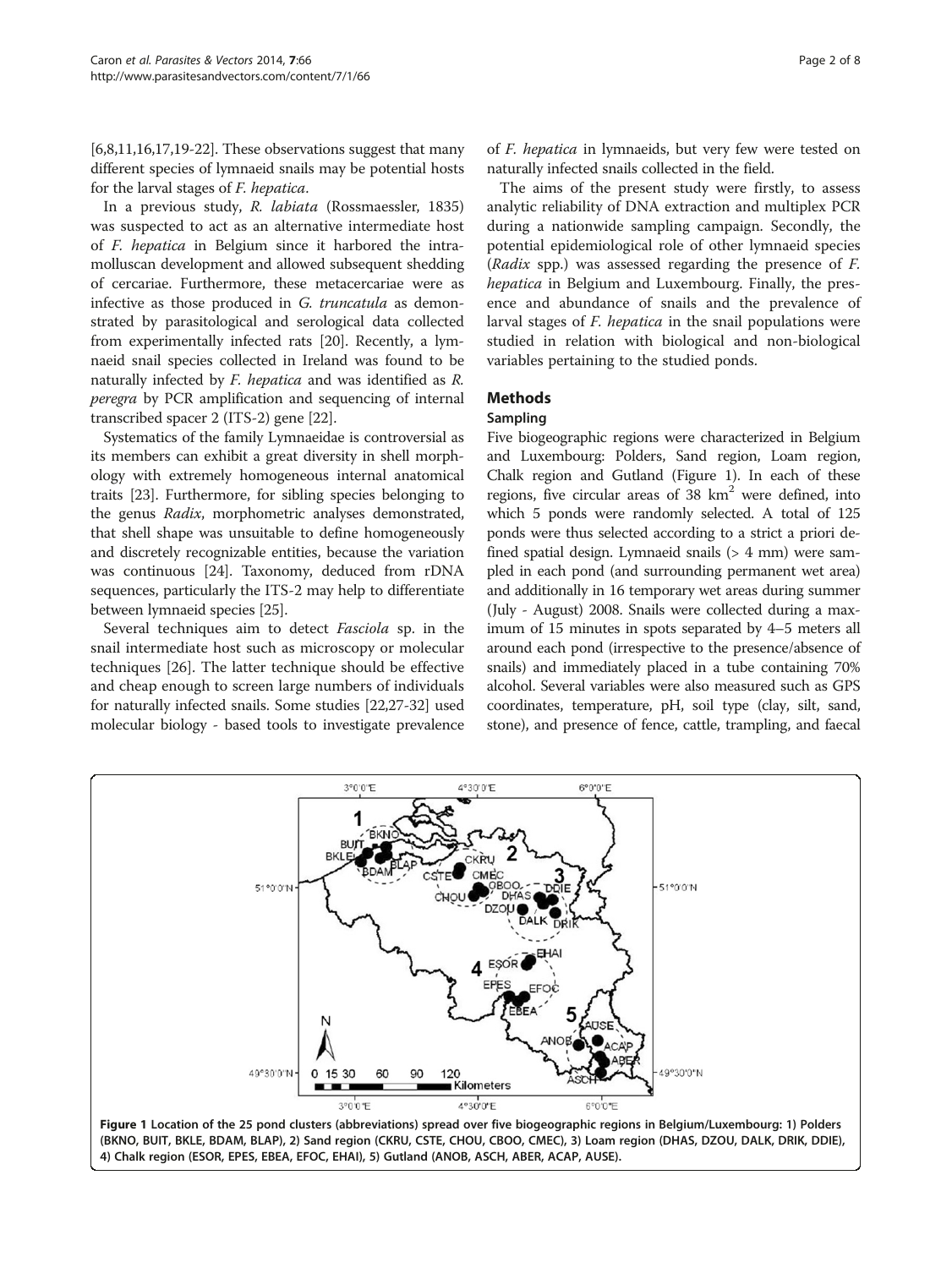pats. Ponds were classified in three types: (i) intensively used, mostly characterized by a surrounding environment with high agricultural or breeding of cattle activity, (ii) natural, representing ponds in nature reserves and (iii) extensively used, surrounded by environments with intermediate agricultural or cattle breeding activity. Morphological identification was based on a dichotomous key [[33](#page-7-0)] allowing discrimination between G. truncatula and Radix sp. using a binocular microscope (x10). Snails were stored in alcohol 70% until further analyses.

# DNA extraction and pooling

DNA extraction was based on Chelex® method as previously described [[34](#page-7-0)]. Briefly, the snail was mechanically disrupted with the help of a pellet mixer (Trefflab) in 100 μl of Chelex® 5% (BioRad) and incubated for one hour at 56°C and 30 min at 95°C in a Peltier Thermal Cycler (MJ Research). The mixture was centrifuged at  $13,000 \times g$  for seven minutes. The supernatant was collected and stored at −20°C until further analyses. DNA concentration and quality (260/280 wavelength ratio) were measured using a spectrophotometer (Thermo Scientific, NanoDrop 1000).

In order to reduce the number of PCRs, pools of individuals of the same genus were formed by mixing together one μl of each DNA sample with a maximum of 10 snails per pool. This mixture was considered undiluted. One μl of the mixture was then tested in the multiplex PCR described below.

The absence of internal control amplification (PCR inhibitors) for a pooled or an individual sample was assessed through 1/10 and 1/100 dilutions. Furthermore, the addition of 0.05% Bovine Serum Albumin (BSA) in the PCR mixture at 1/10 dilution was tested for samples with absence of internal control amplification whereupon negative samples were definitely excluded from the study.

# Multiplex PCR and sequencing reaction

A multiplex PCR assay [\[34](#page-7-0)] was used to amplify a highly repeated 124 bp sequence (microsatellite) specific for Fasciola spp. [[35](#page-7-0)] and ITS-2 rDNA sequence specific for lymnaeids (500–600 bp). ITS-2 sequence of the snail acts as a PCR internal control as its absence indicates potential presence of PCR inhibitors. The primers used for amplification of *Fasciola* spp. sequences were Fsh1 5′-GAT-CAA-TTC-ACC-CAT-TTC-CGT-TAG-TC C-TAC-3′ and Fsh2 5′-AAA-CTG-GGC-TTA-AAC-G GC-GTC-CTA-CGG-GCA-3′ and for lymnaeids ITS-2 amplification were News2 5′-TGT-GTC-GAT-GAA-GA A-CGC-AG-3′ and Its2Rixo 5′-TTC-TAT-GCT-TAA-ATT-CAG-GGG-3′ [\[36,37\]](#page-7-0). The sequences were amplified using a commercial kit (Taq PCR Master Mix, Qiagen) in a total volume of 25 μl in a Peltier Thermal Cycler (MJ Research) with an initial denaturation step at 95°C for five

minutes, followed by 40 cycles, each comprising denaturation at 95°C for one minute, annealing at 56°C for one minute, extension at 72°C for one minute and a final extension step at 72°C for ten minutes. The amplification products were electrophoretically resolved in 2% agarose gels and stained with ethidium bromide. The limit of detection and specificity of this multiplex PCR were studied in a previous study [[34](#page-7-0)].

ITS-2 rDNA sequence of 100 Radix sp. (93 randomly selected and 7 Fasciola sp. positive samples) were amplified and sequenced for species identification. ITS-2 DNA products were purified using MSB-Spin PCRapace (Invitek). Cycle sequencing reactions were performed (in duplicate and in both direction) by BigDye terminator v3.1 (3730 DNA analyzer; Applied Biosystems) by GIGA Genomics Facility (Liège University, Belgium). Consensus sequences were made according to the results of sequencing of the PCR products and were analyzed using BLASTn searches in GenBank ([www.ncbi.nlm.nih.gov](http://www.ncbi.nlm.nih.gov)) and aligned using BioEdit 7.0.9.0 [[38](#page-7-0)].

## Statistical analysis

## Classification and regression tree (CART) analysis

A CART analysis is a non-linear and non-parametric model that is fitted by binary recursive partitioning of multidimensional covariate space [[39\]](#page-7-0). Using CART 6.0 software (Salford Systems, San Diego, CA, USA), the analysis successively splits the dataset into increasingly homogeneous subsets until it is stratified and meets specified criteria. CART performs cross validation by growing maximal trees on subsets of data then calculating error rates based on unused portions of the data set.

When the primary splitting variable is missing for an individual observation, that observation is not discarded but, instead, a surrogate splitting variable is sought. Thus, the program uses the best available information in the face of missing values. In datasets of reasonable quality, this allows all observations to be used. This is a significant advantage of this methodology over more traditional multivariate regression modelling, in which observations that are missing any of the predictor variables are often discarded. Further details about CART are presented in previously original papers or reviews [[40,41](#page-7-0)].

A CART analysis was conducted on two data sets. Four different analyses were performed. For CART I and II, the dependant variable was the presence of Radix sp. or G. truncatula, respectively and the independent variables were the county of origin of the pond, geologic characteristics of the soil, type and depth of pond, and temperature and pH of the water. For CART III and IV, the dependant variable was the presence of infected Radix sp. or G. truncatula in ponds, respectively and the independent variables were the presence of fences, (traces of) presence of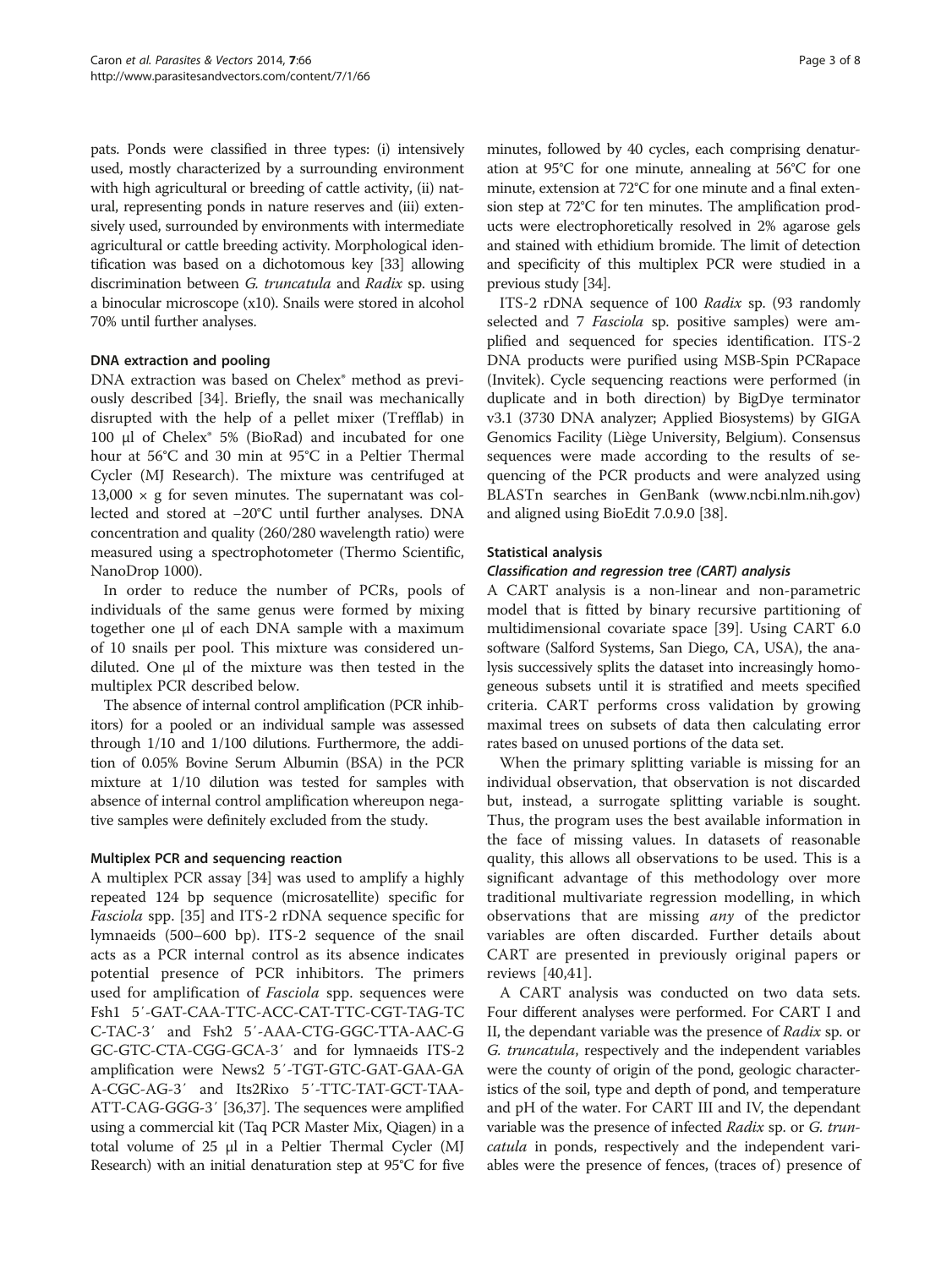animals, the type of pond and the number of specimens of Radix sp. or G. truncatula.

## Assessment of lymnaeid presence data

The presence of Radix sp. and G. truncatula in all the biotopes were compared in order to assess their agreement with our results using Fisher's exact test [[42](#page-7-0)] and concordance analysis. The level of agreement was also expressed in terms of indices of positive and negative agreement [\[43](#page-7-0)], respectively the observed agreement proportion for positive and negative results (i.e., presence and absence).

# Results

## Sample collection

Seven thousand one hundred and three lymnaeid snails were collected during summer 2008 of which 2474 were morphologically identified as G. truncatula (34.8%) and 4629 as Radix sp. (65.2%) (Figure 2). Lymnaeid snails were found in 53.2% (75/141) of biotopes investigated, in which G. truncatula was found in 60% (45/75) of all the biotopes and 80% (36/45) in ponds, whereas Radix sp. was recorded in 64% (48/75) of all the biotopes and 85.4% (41/48) in ponds. A percent of 35.8% (886/2474) and 8.2% (378/4629) of the collected G. truncatula and Radix sp. were collected from the sixteen temporary wet areas respectively. G. truncatula and Radix sp. were present together in 24% (18/75) of the biotopes. G. truncatula was most abundant in Sand, Loam and Chalk Regions (83.2%). Most of the Radix species were found in Polders (57.2%), where G. truncatula were relatively under-represented.

## Multiplex PCR and sequencing

Two thousand four hundred and seventy four G. truncatula were pooled in 271 batches. Although different dilution factors were tested (undiluted,  $1/10$ ,  $1/100$  and  $1/10 +$ BSA), 195 snails (7.89%) were eliminated from the study due to PCR inhibition. Twenty eight pools containing 270



snails were found positive for Fasciola sp. These 270 snails were individually screened using the multiplex PCR and 30 G. truncatula were found positive, resulting in a prevalence of 1.31% (30/2279).

Four thousand six hundred and twenty nine Radix sp. were pooled in 486 batches of a maximum of 10 snails each. Four hundred and four snails (8.77%) were eliminated from the study due to PCR inhibition. The 124 bp specific band of *Fasciola* sp was amplified in six pools (60 snails). These 60 snails were individually tested and 7 snails were positive. The frequency of snails with parasite DNA in Radix sp. was estimated to be 0.16% (7/4225). The geographical location of ponds where Fasciola sp. infected snails was found is illustrated in Figure [3.](#page-4-0)

In order to accurately identify Radix sp., ITS-2 of the 7 Fasciola sp. DNA positive Radix sp. and 93 other Radix sp. randomly selected were sequenced. Ninety eight sequences (named as PRT1) [GenBank: KC544264] were found to be 100% identical to R. peregra (Müller, 1774) (GenBank: HQ283271.1). The two remaining sequences (named as PRT2) [GenBank: KC544265] were identified as 100% identical to R. labiata (Rossmaessler, 1835) [GenBank AJ319637.1]. The 7 Radix sp. positive for Fasciola sp. all belonged to PRT1.

# Statistical analysis

# CART analysis

Presence/absence The presence/absence of G. truncatula (CART I) and Radix sp. (CART II) were assessed for the 125 sampled ponds using CART analysis. Table [1](#page-4-0) presents results of both CART analyses. The geographic location seems to be the best explanatory variable for the presence of G. truncatula and Radix sp. Presence of G. truncatula seems strongly linked to pH, water temperature and ground type whereas presence of Radix sp. is essentially related to the ground type.

Infected/non infected The infection status of G. truncatula (CART III) and Radix sp. (CART IV) was also assessed using CART analysis. Table [2](#page-4-0) presents results of both CART analyses. The number of collected snails was identified as the best explanatory factor. Factors relative to cattle presence (trampling, faecal pats, and fence) was not linked to the infection status.

# Assessment of lymnaeid presence data

The distribution of G. truncatula and Radix sp. was not significantly different within biotopes (Fischer's exact test;  $P = 0.34$ ). The  $P_{pos}$  and  $P_{neg}$  are 0.39 and 0.70, respectively.

# **Discussion**

This is the first time a molecular based technique has been used to assess natural Fasciola sp. prevalence in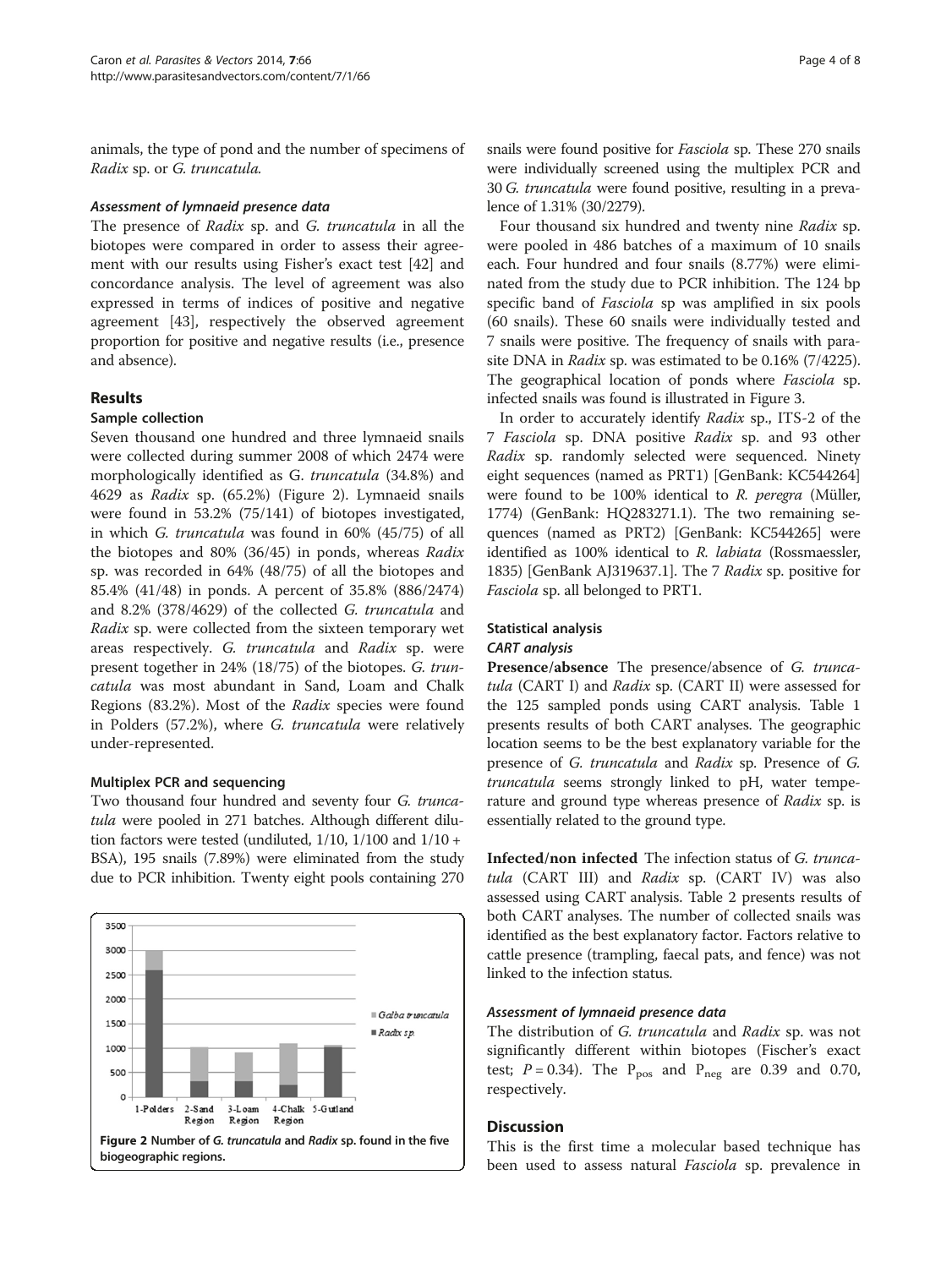<span id="page-4-0"></span>

intermediate hosts in Belgium. One hundred and twenty five ponds and sixteen other interesting areas in five different biogeographic regions in Belgium and Luxembourg were sampled for snails with environmental factors information. In Belgium in 2008, winter and spring were particularly mild. Furthermore, during that summer the rainfall and the number of rainy days were quite abnormal (Royal Meteorological Institute of Belgium; [http://www.](http://www.meteo.be) [meteo.be\)](http://www.meteo.be). Those conditions are the most suitable for snail development. More than half of these biotopes (53.2%) were colonized with lymnaeid snails. Soil composition in Flanders (sand, silt) in Polders, Sand Region, and Loam region seem to be suitable for the development of lymnaeid snails. A great diversity in shell morphology with extremely homogenous anatomical traits created a great confusion regarding the systematics of lymnaeids especially

Table 1 CART analysis I (G. truncatula) and II (R. balthica): presence/absence; explanatory percentage for each of the independent variables was indicated

| G. truncatula     |        | R. balthica       |        |
|-------------------|--------|-------------------|--------|
| County            | 100%   | County            | 100%   |
| рH                | 73%    | Ground type       | 59.25% |
| Water temperature | 46.81% | Pond type         | 23.04% |
| Ground type       | 45.32% | Water temperature | 23.04% |
| Pond type         | 13.85% | рH                | 14.25% |
| Tree sensibility  | 84.44% | Tree sensibility  | 81.25% |
| Tree sensitivity  | 81.25% | Tree sensitivity  | 60.22% |

those belonging to the genus Radix. Some authors [\[25](#page-6-0)] considered R. peregra (Müller, 1774) as a synomym of R. ovata (Draparnaud, 1805) and R. balthica (Linnaeus, 1758), while others maintained all species as valid [\[44\]](#page-7-0). In this present study, R. balthica was used to represent all of these synonymous species  $(R. \tperq peregra = R. \tvartriangleleft a = R.$ balthica =  $PRT1$ ) because the name R. peregra was aban-doned by Bargues et al. [\[37\]](#page-7-0). The genus Radix was more represented than the main intermediate host of F. hepatica since only one third of the 7103 collected snails belonged to the species G. truncatula. Indeed, R. balthica  $(= R.$  pere $gra = R$ . *ovata*) is considered as a very widespread and resilient species [\[45\]](#page-7-0), which is able to live in waste water [\[46](#page-7-0)], in contrast to G. truncatula. Furthermore, ponds are not typical biotopes of G. truncatula, which prefers peripheral extremities of open drainage furrows, spring head surroundings, temporary wet meadow, and ditches [[47](#page-7-0)]. In sixteen of those specific biotopes, G. truncatula (35.8%) was more frequent than Radix sp. (8.2%). However, the

Table 2 CART analysis II (G. truncatula) and IV (R. balthica): infection status; explanatory percentage for each of the independent variables was indicated

| G. truncatula    |        | R. peregra       |        |  |
|------------------|--------|------------------|--------|--|
| Number of snail  | 100%   | Number of snail  | 100%   |  |
| Pond type        | 22.14% | Ground type      | 29.84% |  |
| Tree sensibility | 83.33% | Tree sensibility | 100%   |  |
| Tree sensitivity | 97.78% | Tree sensitivity | 82.35% |  |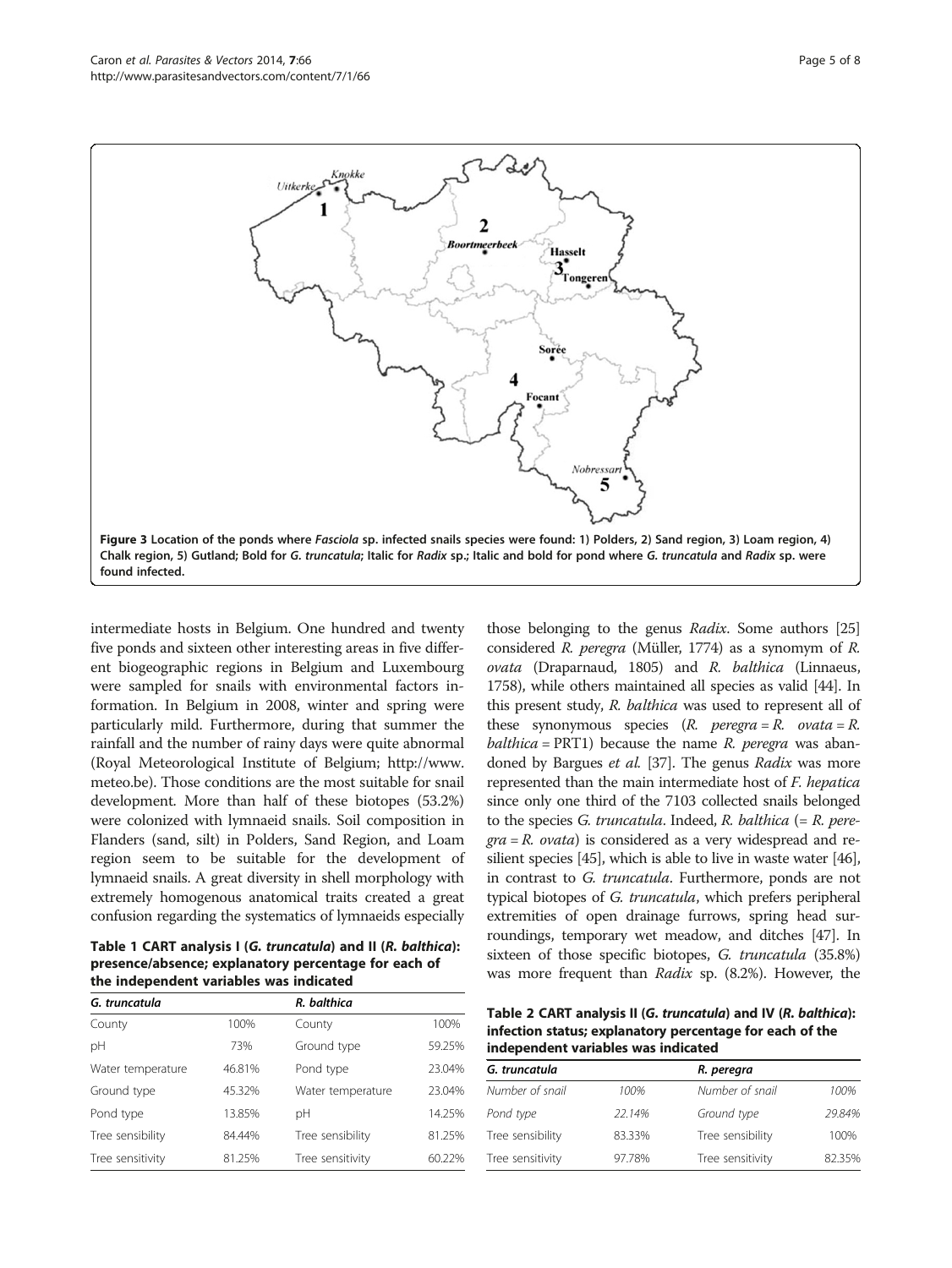Fisher's exact test indicates that there is no difference between lymnaeid fauna composition and biotopes (permanent wet vs temporary wet areas). Prevalence of F. hepatica in permanent and temporary water habitats were never compared even though some consider these as equal [[48](#page-7-0)].

Establishment of pools including a maximum of 10 snails was advantageous to reduce PCR number and consequently cost and time consumption. The proportion of PCR inhibition was relatively high despite dilution and use of BSA [[27](#page-6-0),[34](#page-7-0)]. More than 66% (130/195) of the discarded G. truncatula snails were collected in a tractor track probably polluted with some PCR inhibitors (complex polysaccharide, humic acid, or proteinase).

Fasciola sp. prevalence was evaluated to 1.31% in G. truncatula and 0.16% in Radix sp using an optimized multiplex PCR. This PCR-based prevalence is relatively low in the main intermediate host of liver fluke in Europe, particularly when compared to prevalence obtained with microscopy-based techniques [\[26\]](#page-6-0). This could be due to the pooling process, which is responsible for a dilution of PCR available DNA (up to 1/100). However, in a previous study [\[34\]](#page-7-0) a pool containing the DNA from one F. hepatica naturally infected snail and 9 negative specimens, was found positive using the same technique (total DNA concentration of 100 pg (1/10.000 dilution)). Only two studies assessed the prevalence of *Fasciola* sp. in naturally infested G. truncatula with PCR-based techniques. In Poland, a preliminary study using a limited number of snails (<200) and based on the same 124 bp repeated sequence [[29](#page-7-0)] estimated the prevalence to be 26.2%. In Switzerland [[32](#page-7-0)] more than 4700 snails were collected with a prevalence estimated to be 7% using a real time TaqMan PCR. Nevertheless, these snails were collected in infected cattle farms and the real regional prevalence was probably overestimated.

Fasciola sp. infection rates in other intermediate hosts vary greatly from less than 1% to more than 60%: 0.032% (1/3072) in L. modicella [\[31](#page-7-0)]; 1.5% (79/5246) in Fossaria cubensis [[28](#page-6-0)]; 51.3% (123/240) in L. columella and 61.8%  $(21/34)$  in *L. viatrix* [[27](#page-6-0)]. In Ireland, a study [[22\]](#page-6-0) using PCR amplifying a part of the cytochrome c oxidase subunit 1 (cox 1) gene provided prevalence of  $73.9\%$  (n = 17) in *Succinea* sp. and from 10.3% ( $n = 8$ ) to 61.1% ( $n = 22$ ) in R. balthica  $(= R. \text{ peregra} = R. \text{ ovata})$ . Radix balthica may harbour incidental infection and experimental infections are difficult to implement [\[49,50](#page-7-0)]. However, other authors have shown [\[20-22,25\]](#page-6-0) that *R. balthica* can maintain intermolluscan stages of F. hepatica enabling the parasite to multiply. The frequency of snails with parasite DNA obtained for *R. balthica* in this study was very low and its epidemiological role seems weak. Nevertheless, R. balthica  $(= R. \text{ peregra} = R. \text{ ovata})$  are more aquatic and more inva-sive [\[51](#page-7-0)] than amphibious G. truncatula and could lead to

the extension of fasciolosis in previously free areas, particularly where G. truncatula is absent [\[6,13,22](#page-6-0)]. The genus Radix seems to be very permissive to Trematoda infection as natural infections were recorded for F. gigantica [\[52](#page-7-0)] Fascioloides magna [\[51\]](#page-7-0), Trichobilharzia regenti [[53](#page-7-0),[54](#page-7-0)], and *T. franki* [[55](#page-7-0)], and finally echinotostomatid species [\[37\]](#page-7-0). The reasons for this parasitic tolerance are poorly understood although widespread distribution, high density and immune mechanisms of this genus seem to be the most plausible hypothesis. Studies on niche modeling predicted northward expansion of  $R$ . balthica (=  $R$ . pere $gra = R.$  ovata), as already observed in Sweden probably due to increasing water temperature in lakes (M. Pfenninger, unpublished data). During a previous study [[20](#page-6-0)], R. *labiata* (Rossmaessler, 1835)  $(= PRT2)$  was shown to be able to shed cercariae. The metacercariae obtained were infective to rats in the laboratory contrary to metacercariae obtained from experimentally infected R. balthica. This could be linked to the difficulties encountered during breeding of this last species under laboratory conditions (highest average mortality: 54%) [[20](#page-6-0)] or prevalence variability between populations as it was described for G. trunca-tula [\[56\]](#page-7-0). Furthermore this species was under-represented in the samples.

The presence/absence of lymnaeids and their infestation status were both assessed using CART analysis. Galba truncatula seems to be more stenoecious, since this species is very sensitive to environmental factors (pH and water temperature for example) and lives in a more restricted range of habitats [[47\]](#page-7-0) than R. balthica (the "travelling species") which is more tolerant to variable environmental conditions.

The number of snails collected was found as the best explanatory factor related to the infection status. Surprisingly, presence of cattle (trampling, stools, fences) was not found to be a factor linked to the snail infestation status. However, a lack of power in the analyses is possible, because of the low prevalence of infection observed and this might have caused non-significant correlations. This could also suggest that wild fauna can intervene in the maintenance of F. hepatica life cycle. Generally, farmers consider that the presence of ponds in their meadow has a negative impact on cattle breeding, while European funds support the maintenance and digging of ponds in order to promote biodiversity. This last result could highlight the importance of temporary aquatic biotopes in the epidemiology of  $F$ . *hepatica* in Belgium. Nevertheless, pond types (intensive, natural and extensive) were not very informative on the infestation status (less than 30% in Cart analysis Table [2\)](#page-4-0).

Digenetic trematode species are usually oioxenous (one parasite species infect a single snail species) or stenoxenous (one parasite species infect several closely related snail species). But the case of *F. hepatica* seems to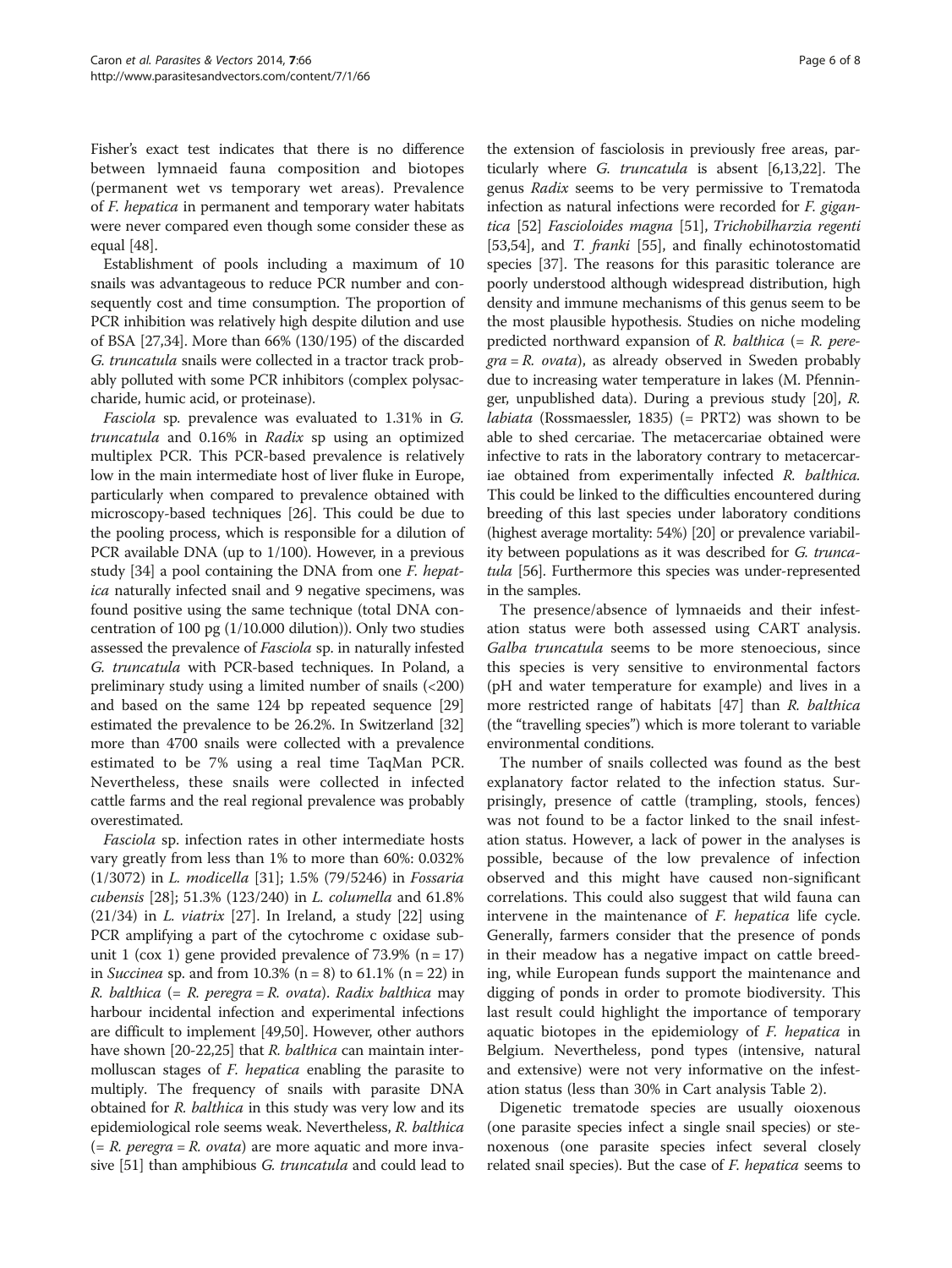<span id="page-6-0"></span>be different as it shows a broad capacity to infect local and phylogenetically distant lymnaeid species [\[44](#page-7-0)]. Therefore, rather than focusing on a single, or a handful of snail species, fasciolosis control programs should cover a broader spectrum of intermediate hosts that inhabit diverse habitats and ecological conditions [\[44](#page-7-0)]. The multiplex PCR method used in this study confirms this approach can address such concerns and highlights the role of R. balthica  $(= R. \text{ peregra} = R. \text{ ovata})$  in the epidemiology of *F. hepatica* in Belgium.

# Conclusion

A multiplex PCR was used to assess the parasitological status of 7103 lymnaeid snails collected in natural biotopes in Belgium. This technique was fully reliable and this is the first time in Belgium that naturally infected snails collected in the field were analyzed through molecular biology – based tools.

## Competing interests

The authors declare that they have no competing interests.

## Authors' contributions

YC wrote the manuscript and made sampling and analysis. KM managed the PONDSCAPE project and participated in the reviewing process. LL participated in the reviewing process. CS made statistical analysis. BL supervised the whole process. All authors read and approved the final version of the manuscript.

## Acknowledgment

This study had been made in the frame of the PONDSCAPE project ("Towards a sustainable management of pond diversity at the landscape level" – <http://www.pondscape.be>), financed by the European Union and the Belgian Science Policy (SD/BD/02A). The authors would like to thank PONDSCAPE partners and the Interdisciplinary Group of Applied Genoproteomics (GIGA) Genomic Facility [\(http://www.giga.ulg.ac.be](http://www.giga.ulg.ac.be)) for sequencing support.

## Author details

<sup>1</sup> Research Unit in Parasitology and Parasitic Diseases, Department of Infectious and Parasitic Diseases, Faculty of Veterinary Medicine, University of Liège, B-4000 Liège, Belgium. <sup>2</sup>Freshwater Biology, Royal Belgium Institute of Natural Sciences, Brussels, Belgium. <sup>3</sup>Institute of Infection, Immunity & Inflammation, College of Medical, Veterinary & Life Sciences, University of Glasgow, Bearsden Road, Glasgow G61 1QH Scotland, UK. <sup>4</sup>Research Unit in Epidemiology and Risk Analysis applied to Veterinary Sciences (UREAR-ULg), Department of Infectious and Parasitic Diseases, Faculty of Veterinary Medicine, University of Liège, B-4000 Liège, Belgium.

#### Received: 16 October 2013 Accepted: 10 February 2014 Published: 13 February 2014

## References

- 1. Charlier J, De Cat A, Forbes A, Vercruysse J: Measurement of antibodies to gastrointestinal nematodes and liver fluke in meat juice of beef cattle and associations with carcass parameters. Vet Parasitol 2009, 166(3–4):235–240.
- 2. Schweizer G, Braun U, Deplazes P, Torgerson PR: Estimating the financial losses due to bovine fasciolosis in Switzerland. Vet Rec 2005, 157(7):188–193.
- Taylor EL: Fascioliasis and the Liver Fluke, Volume 64. Rome: FAO Agricultural Studies; 1965.
- Torgerson P, Claxton J: Epidemiology and control. In Fasciolosis. Edited by Dalton JP. Wallingford, Oxon, U.K: CABI Publishing; 1999:113–149.
- 5. Boray JC: The potential impact of exotic Lymnaea spp. on fascioliasis in Australasia. Vet Parasitol 1978, 4:127–141.
- 6. Boray JC: Studies on the relative susceptibility of some lymnaeids to infection with Fasciola hepatica and F. gigantica and on the adaptation of Fasciola spp. Ann Trop Med Parasitol 1966, 60(1):114–124.
- 7. Dreyfuss G, Abrous M, Rondelaud D: The susceptibility of Lymnaea fuscus to experimental infection with Fasciola hepatica. J Parasitol 2000, 86(1):158–160.
- 8. Dreyfuss G, Vignoles P, Abrous M, Rondelaud D: Unusual snail species involved in the transmission of Fasciola hepatica in watercress beds in central France. Parasite 2002, 9(2):113–120.
- 9. Furmaga S, Gundlach JL: Lymnaea stagnalis L. as one more intermediate host of Fasciola hepatica. Acta Parasitol 1967, 15(32):231–235.
- 10. Furmaga S, Gundlach JL: Lymnaea stagnalis as a source of infection with Fasciola hepatica. Acta Parasitol 1967, 15(32):237–241.
- 11. Furmaga S, Gundlach JL: Studies on the participation of some snail species of the family Lymnaeidae in the life cycle of Fasciola hepatica. Acta Parasitol 1969, 17(13):115–118.
- 12. Abrous M, Rondelaud D, Dreyfuss G: Paramphistomum daubneyi and Fasciola hepatica: the effect of dual infection on prevalence and cercarial shedding in preadult Lymnaea glabra. J Parasitol 1996, 82(6):1026–1029.
- 13. Abrous M, Rondelaud D, Dreyfuss G, Cabaret J: Unusual transmission of the liver fluke, Fasciola hepatica, by Lymnaea glabra or Planorbis leucostoma in France. J Parasitol 1998, 84(6):1257–1259.
- 14. Abrous M, Rondelaud D, Dreyfuss G, Cabaret J: Infection of Lymnaea truncatula and Lymnaea glabra by Fasciola hepatica and Paramphistomum daubneyi in farms of central France. Vet Res 1999, 30(1):113–118.
- 15. Dreyfuss G, Novobilsky A, Vignoles P, Bellet V, Koudela B, Rondelaud D: Prevalence and intensity of infections in the lymnaeid snail Omphiscola glabra experimentally infected with Fasciola hepatica, Fascioloides magna and Paramphistomum daubneyi. J Helminthol 2007, 81(1):7-12.
- 16. Sindou P, Cabaret J, Rondelaud D: Survival of snails and characteristic lesions of Fasciola hepatica infection in four European species of Lymnaea. Vet Parasitol 1991, 40(1–2):47–58.
- 17. Vignoles P, Dreyfuss G, Rondelaud D: Redial growth and cercarial productivity of Fasciola hepatica in three species of young lymnaeid snails. J Helminthol 2002, 76(3):269–272.
- 18. Pointier JP, Coustau C, Rondelaud D, Theron A: Pseudosuccinea columella (Say 1817) (Gastropoda, Lymnaeidae), snail host of Fasciola hepatica: first record for France in the wild. Parasitol Res 2007, 101:1389–1392.
- 19. Boray JC: Host-parasite relationship between Lymnaeid snails and Fasciola hepatica. In Proceedings of the Third International Conference of the World Association for the Advancement of Veterinary Parasitology. Edited by Soulsby EJL. Lyon, France: School of Veterinary Medicine; 1967:132–140.
- 20. Caron Y, Lasri S, Losson B: Fasciola hepatica: an assessment on the vectorial capacity of Radix labiata and R. balthica commonly found in Belgium. Vet Parasitol 2007, 149(1–2):95–103.
- 21. Dreyfuss G, Vignoles P, Rondelaud D: Variability of Fasciola hepatica infection in Lymnaea ovata in relation to snail population and snail age. Parasitol Res 2000, 86(1):69-73.
- 22. Relf V, Good B, McCarthy E, de Waal T: Evidence of Fasciola hepatica infection in Radix peregra and a mollusc of the family Succineidae in Ireland. Vet Parasitol 2009, 163(1–2):152–155.
- 23. Correa AC, Escobar JS, Noya O, Velasquez LE, Gonzalez-Ramirez C, Hurtrez-Bousses S, Pointier JP: Morphological and molecular characterization of Neotropic Lymnaeidae (Gastropoda: Lymnaeoidea), vectors of fasciolosis. Infect Genet Evol 2011, 11(8):1978–1988.
- 24. Pfenninger M, Cordellier M, Streit B: Comparing the efficacy of morphologic and DNA-based taxonomy in the freshwater gastropod genus Radix (Basommatophora, Pulmonata). BMC Evol Biol 2006, 23:100.
- 25. Bargues MD, Mas-Coma S: Reviewing lymnaeid vectors of fascioliasis by ribosomal DNA sequence analyses. J Helminthol 2005, 79(3):257–267.
- 26. Caron Y, Rondelaud D, Losson B: The detection and quantification of a digenean infection in the snail host with special emphasis on Fasciola sp. Parasitol Res 2008, 103(4):735–744.
- 27. Cucher MA, Carnevale S, Prepelitchi L, Labbe JH, Wisnivesky-Colli C: PCR diagnosis of Fasciola hepatica in field-collected Lymnaea columella and Lymnaea viatrix snails. Vet Parasitol 2006, 137(1–2):74–82.
- 28. Kaplan RM, Dame JB, Reddy GR, Courtney CH: The prevalence of Fasciola hepatica in its snail intermediate host determined by DNA probe assay. Int J Parasitol 1997, 27(12):1585–1593.